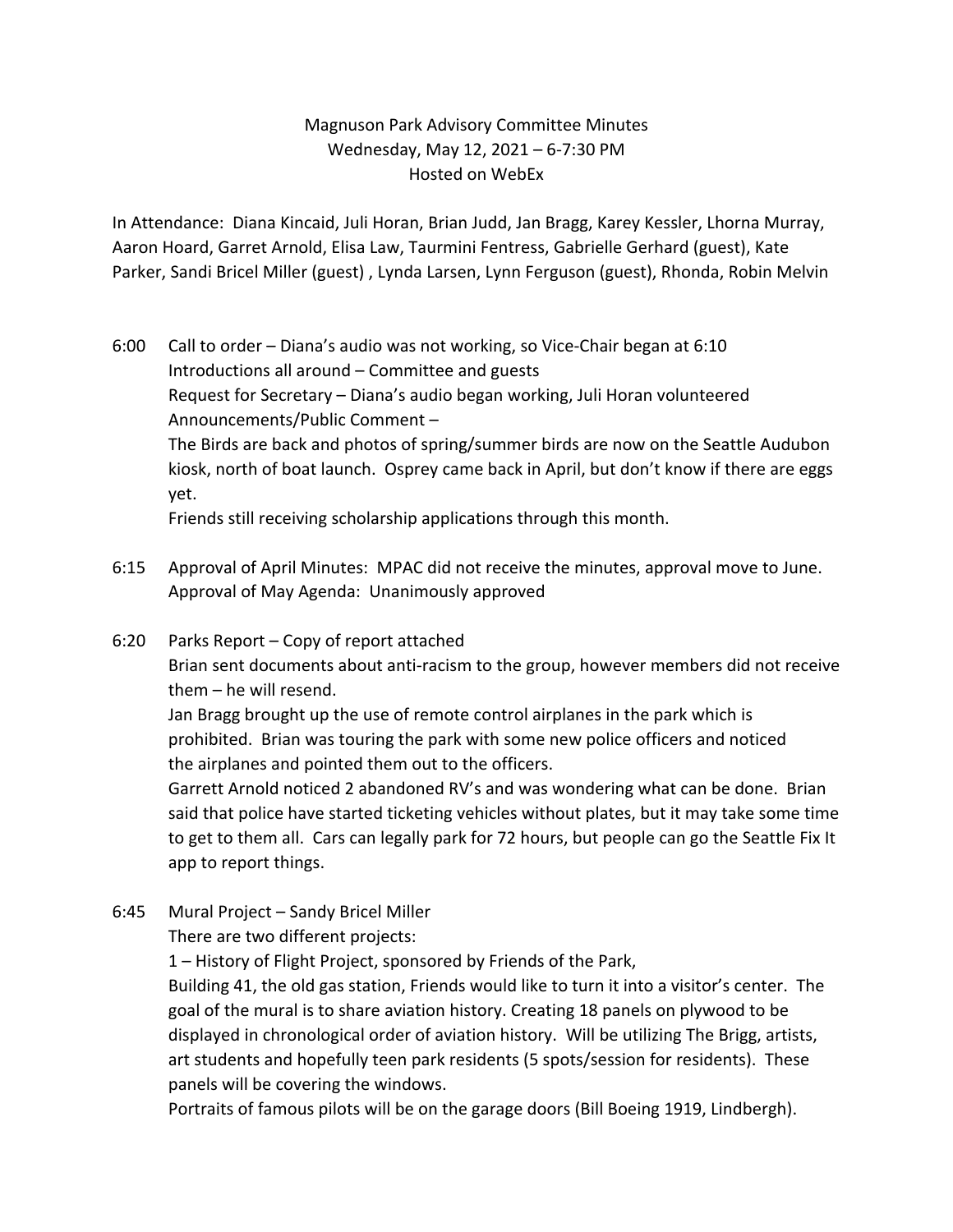There will be stamps of the Flying Jetty and WWII aircrafts from Blimp through 1970. Kate asked what would be the best way to get the info about the project opportunity to the teen residents. Sandy offered to do a presentation, but that might be hard with Covid.

Lhorna pointed out that Bill Boeing headed the racist housing covenants and questioned the appropriateness of children painting him. Brian and Sandy agreed that would be a problem and would discuss later.

Lynn Ferguson indicated that people of color and women would be included in the Series.

One of the panels will include aircrafts that have crashed and are still in the waters around Magnuson.

There is a "Flight Around The World" mural in Mercy Magnuson.

2- Garden Mural, headed by Emily Bishton, funded through Dept. of Neighborhoods grant and will be two murals. Theme: All Are Welcome.

Sandy has been meeting with children to hear their perspective on how to make people feel welcome.

One side will be done with relief ceramic tiles made by children (about 100). The themes for the tiles will be Mt. Rainier forest, wetlands and marine life. There will be a steering committee of 10-12 children.

YMCA and Outdoors for All children were invited, but very little participated. Sandy asked how to reach out to residents to get the children involved.

The actual making of the tiles will be June 21, 2021 and will be held outside.

The south side of the mural will be painted with a wetlands theme.

Jan Bragg asked if the earlier idea for the mural was to include Native Americans. Lynn Ferguson and Sandy said they decided to have a plaque attributing the Native

Americans and that there would be a separate mural on a separate building dedicated to Native Americans and the Duwamish land and thanking them for the use.

Sandy and Emily have discussed including the Duwamish people into the garden mural. Having children be included in the project will help them feel connected.

## 7:10 Addressing Segregation

Diana attended a meeting where city council members were discussing the park, but were not actually at the park. Diana asked: What does MPAC want to address and what can they contribute? Sandy's project is an example of what needs to be done to bring people together. The Community Center could be a place for that to happen. With regards to the Circulation Plan – are they thinking about this? Diana opened it up to discussion.

Lhorna seconded Diana's thought on desegregation and that arts are a part of that. That the mural project is trying to do this during this hard time.

Sandy said she is trying to look at creative ways to include the kids. To include children